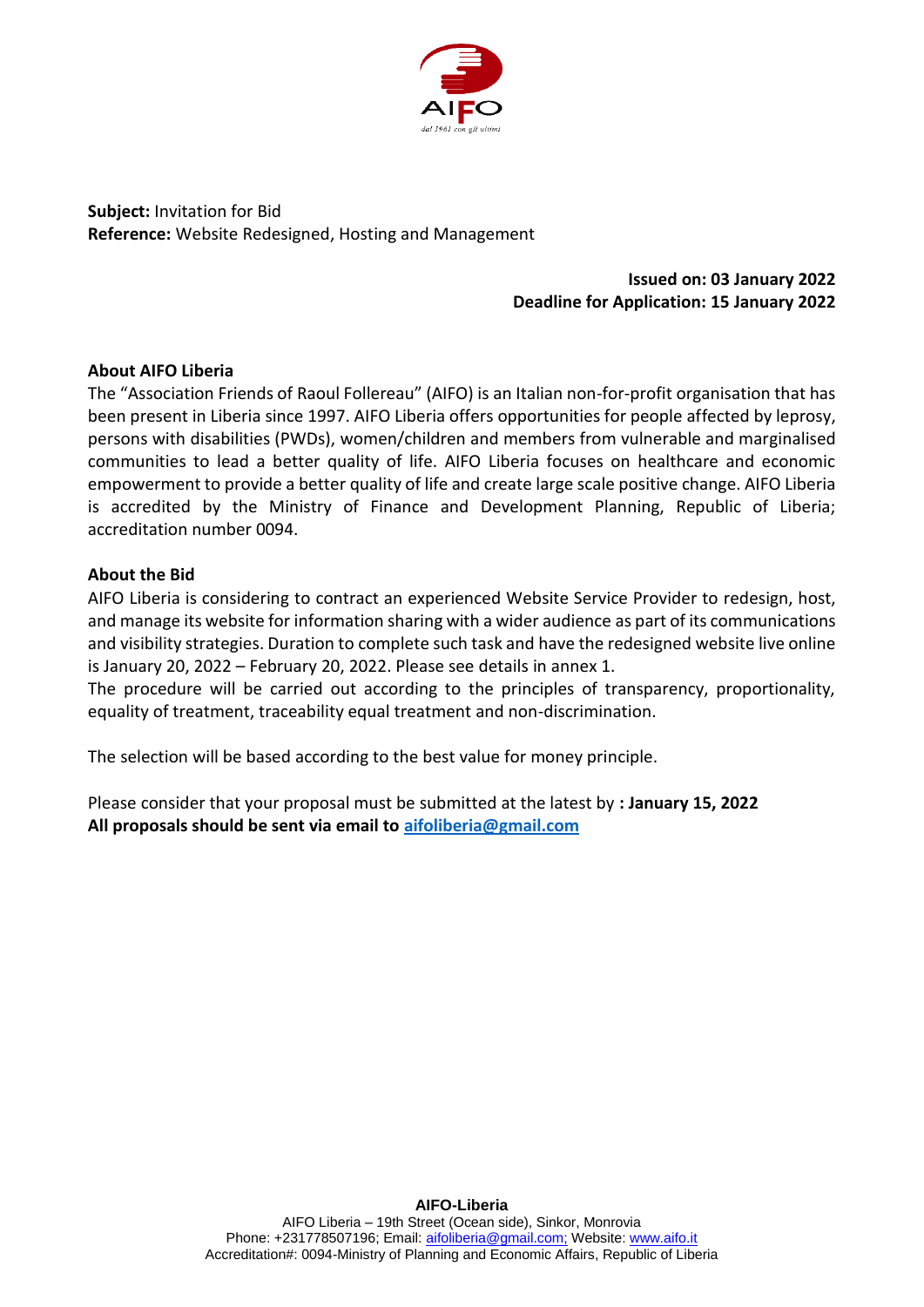

## **Annex 1: Description of Service in One package and Delivery of Service**

| <b>INVITATION TO BID</b>                                |                                                                                                                                                                                                                                                                                                                                                                                                                                                                                                                                                                                                                                                                                                                                                                                                                                                                                                                                                                                                                                                                                                                                                                                                                                                                                                                                                                                                                                                                                                                                                                                                                                                                                                                                                                                                                             |                      |           |
|---------------------------------------------------------|-----------------------------------------------------------------------------------------------------------------------------------------------------------------------------------------------------------------------------------------------------------------------------------------------------------------------------------------------------------------------------------------------------------------------------------------------------------------------------------------------------------------------------------------------------------------------------------------------------------------------------------------------------------------------------------------------------------------------------------------------------------------------------------------------------------------------------------------------------------------------------------------------------------------------------------------------------------------------------------------------------------------------------------------------------------------------------------------------------------------------------------------------------------------------------------------------------------------------------------------------------------------------------------------------------------------------------------------------------------------------------------------------------------------------------------------------------------------------------------------------------------------------------------------------------------------------------------------------------------------------------------------------------------------------------------------------------------------------------------------------------------------------------------------------------------------------------|----------------------|-----------|
| <b>Service</b>                                          | <b>Description and technical features</b>                                                                                                                                                                                                                                                                                                                                                                                                                                                                                                                                                                                                                                                                                                                                                                                                                                                                                                                                                                                                                                                                                                                                                                                                                                                                                                                                                                                                                                                                                                                                                                                                                                                                                                                                                                                   | Plan                 | Qty       |
| Website<br>Hosting,<br>Redesign and<br><b>Managment</b> | <b>Scope of Work</b><br>Liberia<br>currently has a website<br><b>AIFO</b><br>www.aifolib.org launched in 2013. Today, AIFO<br>Liberia has expanded the functionality of its<br>current site and would like a redesigned and<br>updated interactive robust site. AIFO Liberia needs<br>a website that reflects its enhanced and evolved<br>mission. The scope of this project is to redesign<br>and host a vibrant state of the art website that<br>provides easy navigation for visitors and will be<br>smart phone compatible. AIFO Liberia wants to<br>establish a design that uses color, photos, videos<br>and text to enhance communication via the web.<br>This website redesign must also provide uniform<br>interfaces.<br>The redesigned site should be quick to download.<br>The page should make it easy and convenient for<br>visitors to navigate, locate, and select information<br>on the site. An intelligent rapid Search Engine<br>Optimization (SEO) should be incorporated into<br>the redesign as an enhanced navigation tool.<br>Depending on the selected concept, provide home<br>page, navigation pages, and individual content<br>pages that allow visitors to move freely and<br>without unnecessary graphics or other items that<br>impede or slow down accessing information.<br>These templates should allow content and links to<br>be easily updated, added, or replaced without<br>disrupting the template.<br>Redesign standards will be incorporated into the<br>website. Redesign should be flexible and render<br>properly for different screen resolutions on the<br>popular browsers (Internet Explorer, Microsoft<br>Edge, Firefox, Safari and Chrome). The service<br>provider will create a guide that details standards<br>for use of fonts, colors, templates, graphics, videos | $\mathbf{1}$<br>year | 1 website |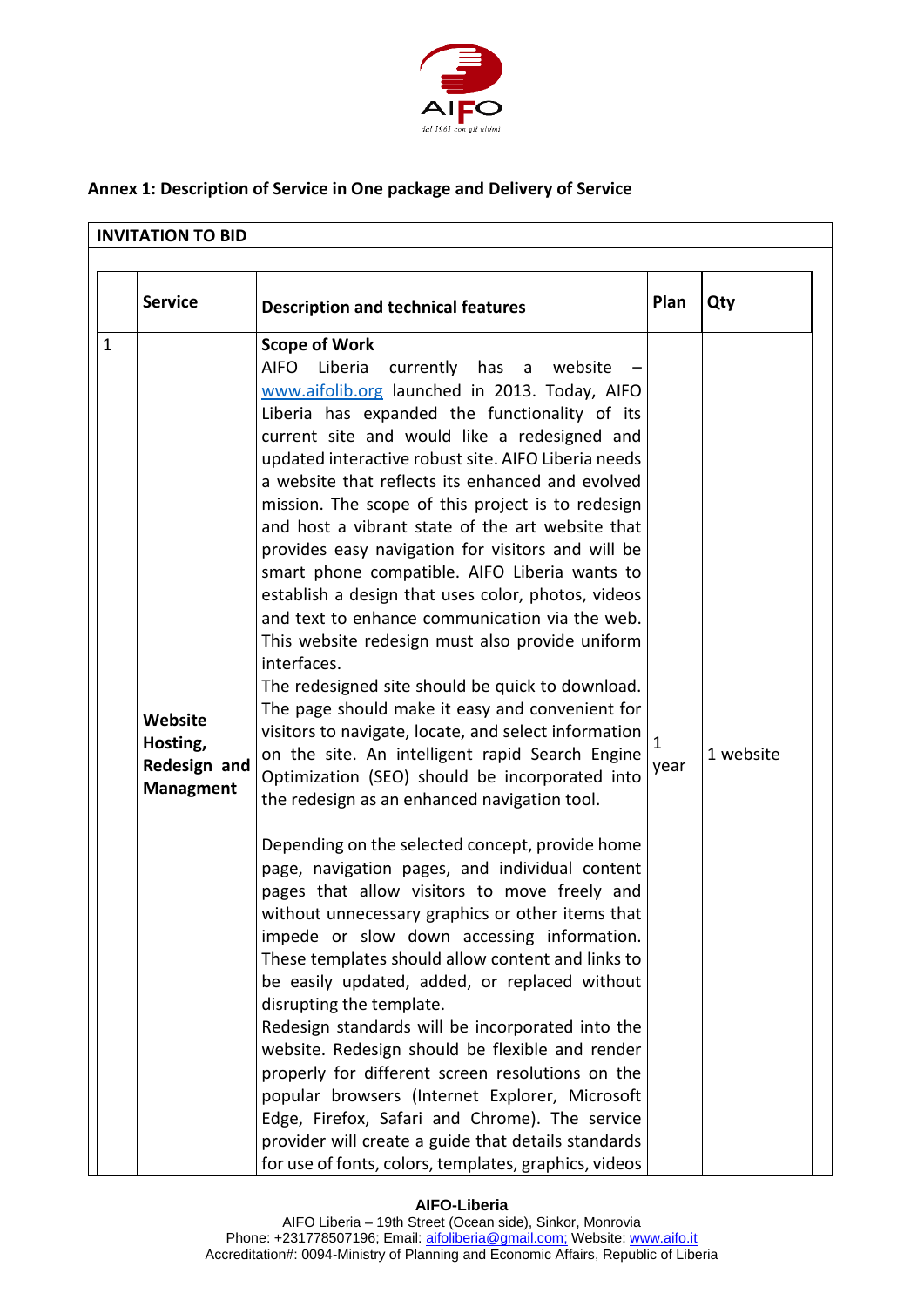

| and photos as well as suggestions for how to<br>handle site growth. The service provider will create<br>site side and custom graphics that help brand the<br>site and identify individual sections of the site. This                                                                                                                                                                                                                                                                                                                                                                                                                                                                                                                                                                                                                                                                                                  |  |  |
|-----------------------------------------------------------------------------------------------------------------------------------------------------------------------------------------------------------------------------------------------------------------------------------------------------------------------------------------------------------------------------------------------------------------------------------------------------------------------------------------------------------------------------------------------------------------------------------------------------------------------------------------------------------------------------------------------------------------------------------------------------------------------------------------------------------------------------------------------------------------------------------------------------------------------|--|--|
| can be done with photos, color, and other<br>techniques applicable to the web.                                                                                                                                                                                                                                                                                                                                                                                                                                                                                                                                                                                                                                                                                                                                                                                                                                        |  |  |
| The selected service provider will work closely with<br>the AIFO Liberia Communications Officer and key<br>staff to achieve the desired look and feel of a new<br>site. The intended outcome of this collaboration<br>will be a site that represents AIFO Liberia. Deliver<br>relevant, high quality content, attractive use of<br>media, appropriate amount of information, timely<br>and current information, and consistent themes.<br>The AIFO Liberia Communications Officer will<br>provide content for the redesign site. AIFO Liberia<br>will maintain ownership of the website, its<br>components, and content, and will maintain the<br>site with internal staff. The site must include a<br>technology solution that allows the in house staff<br>to easily and cost effectively update content and<br>modify site design after initial launch Although<br>AIFO Liberia has some specific requirements, we |  |  |
| are also interested in service provider ideas for<br>content, and more specifically, service provider<br>approach in designing the style of the website. We<br>encourage respondents to consider and propose<br>alternative solutions and recommendations.                                                                                                                                                                                                                                                                                                                                                                                                                                                                                                                                                                                                                                                            |  |  |
|                                                                                                                                                                                                                                                                                                                                                                                                                                                                                                                                                                                                                                                                                                                                                                                                                                                                                                                       |  |  |
| <b>Specific Strategies</b>                                                                                                                                                                                                                                                                                                                                                                                                                                                                                                                                                                                                                                                                                                                                                                                                                                                                                            |  |  |
| Increase visitation via organic search<br>An interactive site that is secured at all                                                                                                                                                                                                                                                                                                                                                                                                                                                                                                                                                                                                                                                                                                                                                                                                                                  |  |  |
| times                                                                                                                                                                                                                                                                                                                                                                                                                                                                                                                                                                                                                                                                                                                                                                                                                                                                                                                 |  |  |
| Present comprehensive information and<br>$\bullet$                                                                                                                                                                                                                                                                                                                                                                                                                                                                                                                                                                                                                                                                                                                                                                                                                                                                    |  |  |
| resources in an easy to use and downloadable                                                                                                                                                                                                                                                                                                                                                                                                                                                                                                                                                                                                                                                                                                                                                                                                                                                                          |  |  |
| format                                                                                                                                                                                                                                                                                                                                                                                                                                                                                                                                                                                                                                                                                                                                                                                                                                                                                                                |  |  |
| Provide for social interaction via links to                                                                                                                                                                                                                                                                                                                                                                                                                                                                                                                                                                                                                                                                                                                                                                                                                                                                           |  |  |
| social networks (add this button)                                                                                                                                                                                                                                                                                                                                                                                                                                                                                                                                                                                                                                                                                                                                                                                                                                                                                     |  |  |
| Incorporate blog platform, RSS (Really                                                                                                                                                                                                                                                                                                                                                                                                                                                                                                                                                                                                                                                                                                                                                                                                                                                                                |  |  |
| Simple Syndication), landing pages and Search<br>Engine Optimization (SEO)                                                                                                                                                                                                                                                                                                                                                                                                                                                                                                                                                                                                                                                                                                                                                                                                                                            |  |  |
| Incorporate Content Management System                                                                                                                                                                                                                                                                                                                                                                                                                                                                                                                                                                                                                                                                                                                                                                                                                                                                                 |  |  |
| to allow for easy updating                                                                                                                                                                                                                                                                                                                                                                                                                                                                                                                                                                                                                                                                                                                                                                                                                                                                                            |  |  |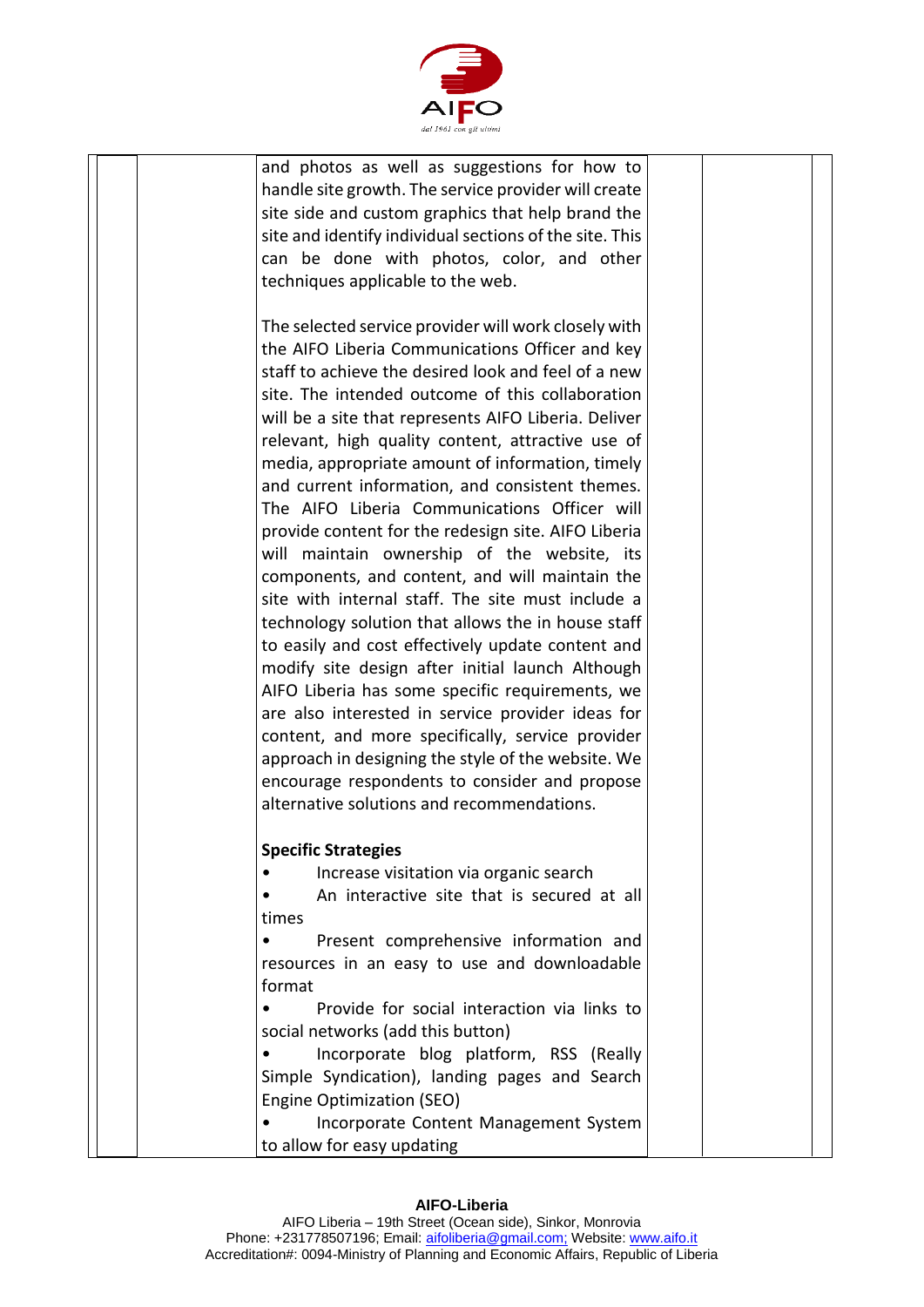

| Collect email<br>addresses<br>and<br>create         |
|-----------------------------------------------------|
| comprehensive database (Newsletter)                 |
|                                                     |
| <b>Hosting and Emails Guidelines:</b>               |
| registered<br>domain<br>Α<br>name                   |
| www.aifolib.org with backup database<br>and         |
| website folder from old host be hosted on a new     |
| and secured host server                             |
|                                                     |
| Host Server should have a storage space of          |
| 50-100 SSD storage                                  |
| Host server should have a 24/7 Customer             |
| Support service that quickly solves website issues  |
| Host server should have an emailing system          |
| to create and manage emails for AIFO Liberia staff  |
| Be accessible by AIFO Liberia at all times          |
| with administrative right to Cpanel                 |
| Have Auto Backup                                    |
| Have SSL and domain Privacy                         |
| Unmetered bandwidth                                 |
|                                                     |
|                                                     |
|                                                     |
| <b>Development Guidelines:</b>                      |
| The website redesigned by the successful firm       |
| must meet the following criteria:                   |
|                                                     |
| Create an easy content management                   |
| system that will permit nontechnical staff to       |
| instantly update website content to specific pages. |
|                                                     |
| Easy Updating $-$ Once the site has been            |
| completed and accepted by AIFO-Liberia, the site    |
| will be maintained by AIFO Liberia staff.           |
| Be visually appealing $-$ The new site must         |
| have an attractive mix of text and graphics.        |
| Common Theme - The website should                   |
| promote brand consistency in font, color, etc.      |
| Photographs, fonts and layouts should be            |
| consistent throughout the site.                     |
| Easy to Navigate $-$ The site should be easy        |
| to navigate. Information should be grouped and      |
|                                                     |
| presented in a logical manner.                      |
| Provide necessary licenses to maintain the          |
| site internally or externally as decided by AIFO    |
| Liberia.                                            |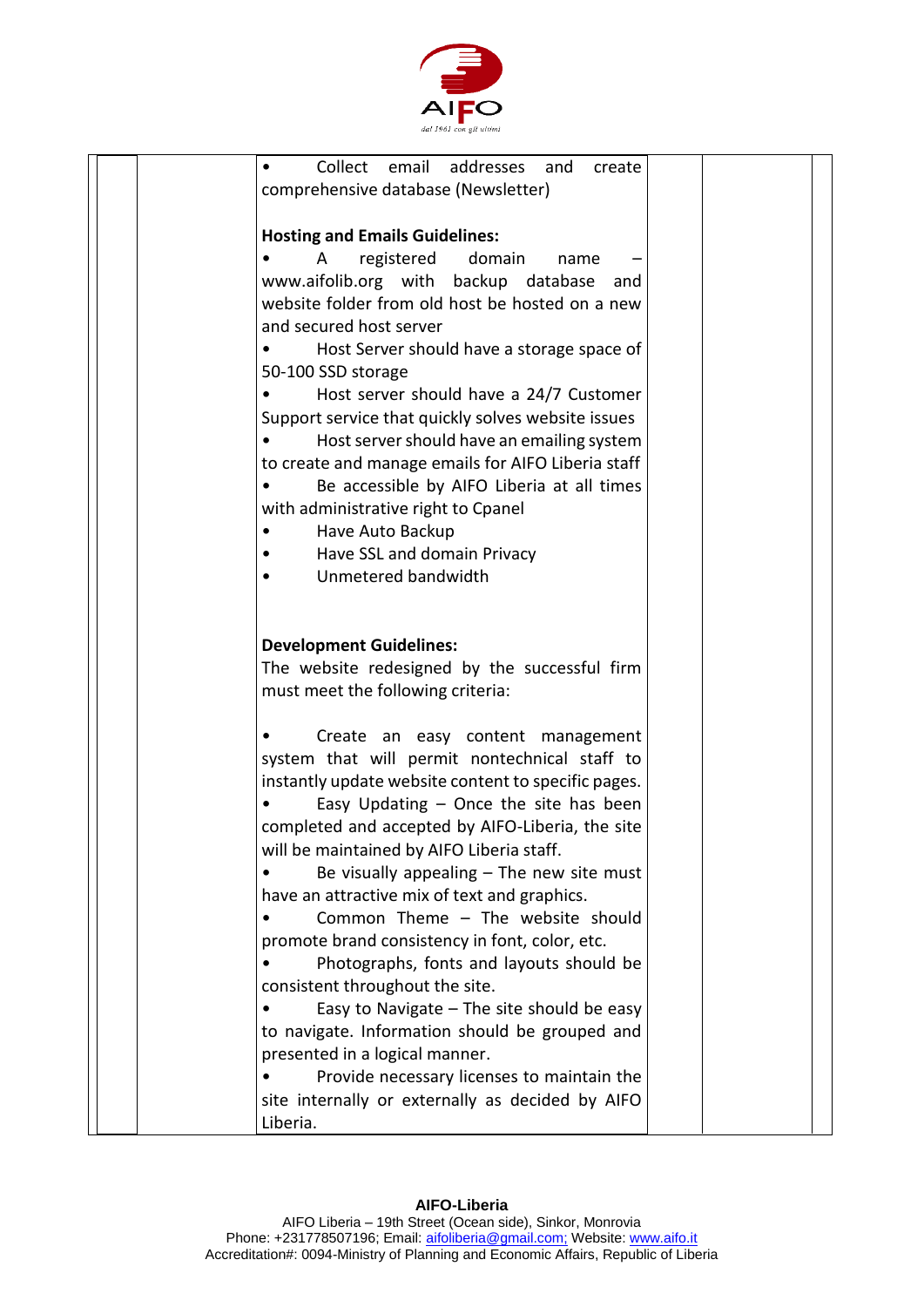

| Availability of stand and or custom                   |  |
|-------------------------------------------------------|--|
| programming to support audio, video and/or            |  |
| cinemograph integration. Information                  |  |
| Provide search capabilities using key words           |  |
| or phrasing that will identify content from           |  |
| throughout the site.                                  |  |
| Capability to download documents through<br>$\bullet$ |  |
| a document management system.                         |  |
| Capability to gather email from visitors in a         |  |
| format that permits AIFO Liberia to maintain a        |  |
| single database of emailing list (Newsletter)         |  |
|                                                       |  |
| Provide training and all necessary support            |  |
| to permit easy use by selected AIFO Liberia staff.    |  |
| A more prominent call to action for events.           |  |
| Social networking icons and integration to            |  |
| be present on footer and top header.                  |  |
| Cross browser accessibility (IE, Firefox,             |  |
| Chrome and all current browsers).                     |  |
| Support transactions such as online forms             |  |
| and applications, etc.                                |  |
| Implement a two-way system allowing                   |  |
| website visitors to communicate and request           |  |
| information.                                          |  |
| Integrate capabilities for hosting and                |  |
| streaming videos.                                     |  |
|                                                       |  |
| <b>Design Requirements:</b>                           |  |
| AIFO Liberia encourages creativity in the proposals   |  |
| submitted; however, there are<br>certain              |  |
| requirements for the website project. Your            |  |
| proposal must account for the listed requirements     |  |
| and all other sections of this request.               |  |
|                                                       |  |
| Website must not require plug-ins as a                |  |
| default.                                              |  |
| Fast Loading Pages - The website must be              |  |
|                                                       |  |
| designed with a balance of                            |  |
| text and graphics.                                    |  |
| Site must display well on mobile devices.             |  |
| Multiple<br>level<br>security,<br>completely          |  |
| contained within the website infrastructure, and      |  |
| not reliant on the existing AIFO Liberia network      |  |
| security or peer-to-peer connectivity.                |  |
| Easy content management for designated                |  |
| staff to add, remove and update content using         |  |

### **AIFO-Liberia**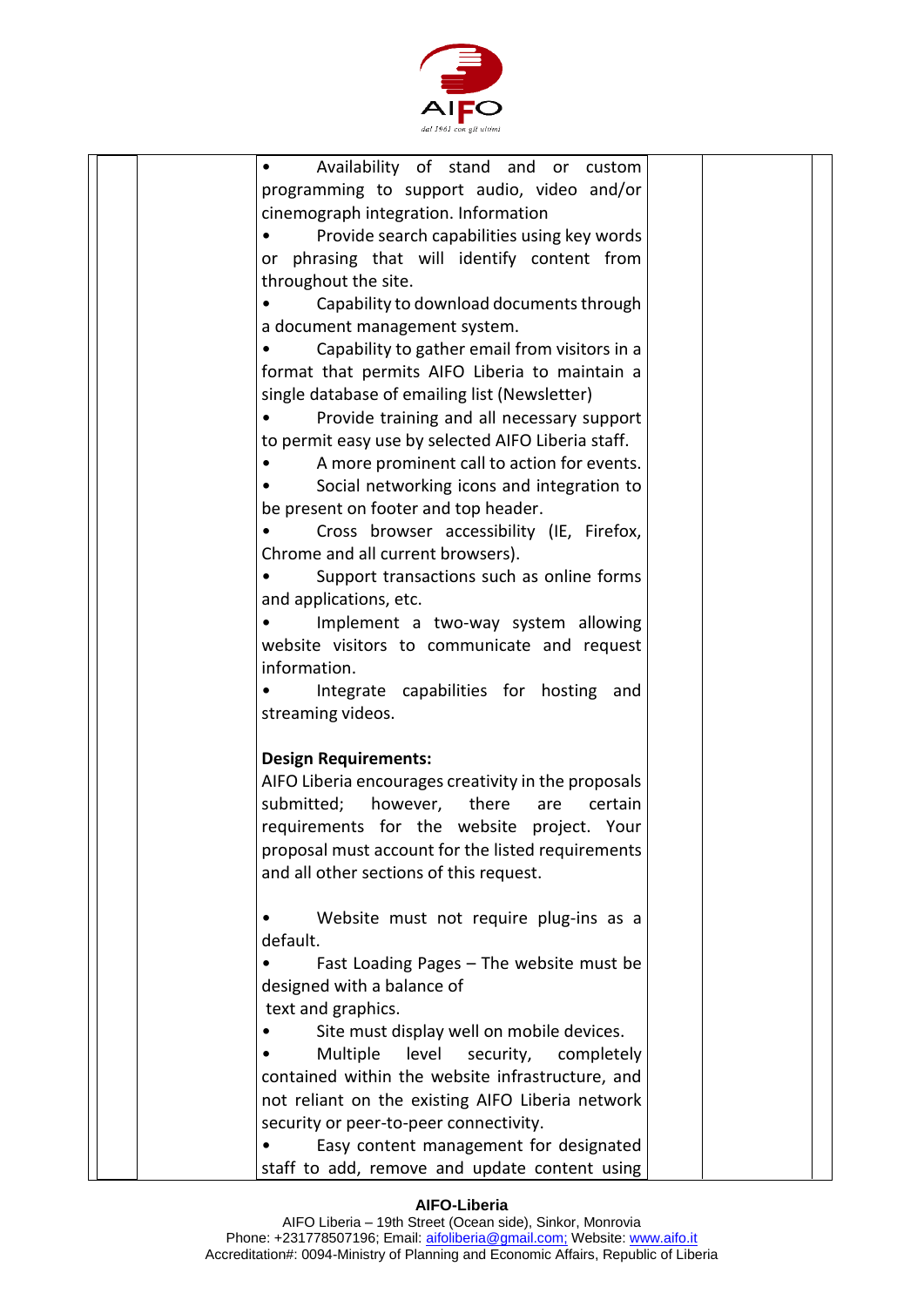

| tools and templates that do not require extensive       |  |
|---------------------------------------------------------|--|
| knowledge of web development languages or               |  |
| technical structure.                                    |  |
| Capability of the general website                       |  |
| administration staff to: o<br>Control<br>size<br>οf     |  |
| individual web pages, Control size and types of         |  |
| images used within the site, Control publishing of      |  |
|                                                         |  |
| links to other websites, etc.                           |  |
| Report website maintenance activity and<br>$\mathsf{o}$ |  |
| statistics on content type: updates, downloadable       |  |
| documents, web pages, and broken links.                 |  |
| Report number of visits to each page of the<br>0        |  |
| site.                                                   |  |
| Email interfaces, not dependent on a                    |  |
| specific email client.                                  |  |
| Capability to upload and download                       |  |
| documents with customers through a document             |  |
| management system.                                      |  |
| Social bookmarking popup generates after                |  |
| time spent on the site.                                 |  |
| The site and hosting must be designed for               |  |
| continuous operation 24 hours a day, 7 days a           |  |
| with<br>week<br>maintenance windows<br>clearly          |  |
| communicated ahead of time.                             |  |
|                                                         |  |
| Provide Service Level Agreement from data               |  |
| center where site will be hosted.                       |  |
| Description of platform, whether open                   |  |
| source (preferred) or proprietary, that website will    |  |
| be built upon.                                          |  |
| Provide a staging site for development,                 |  |
| training and signoff before "go live"                   |  |
| Technical Support must be inclusive in the              |  |
| contract for maintenance and support that is not        |  |
| setup for the AIFO Liberia staff to provide.            |  |
| Adequate training to maximize the use of                |  |
| the website is mandatory. Training shall include        |  |
| administrator and security level as well as a user      |  |
| level. Training will be provided at a minimum in an     |  |
| interactive Webinar format. On-site training would      |  |
| be ideal for administrators.                            |  |
| Annual support and maintenance of the                   |  |
| website would be determined by a maintenance            |  |
| contract and include services such as refreshing        |  |
|                                                         |  |
| the design elements, updating of technology in the      |  |
| website design, engineering, Search Engine              |  |

### **AIFO-Liberia**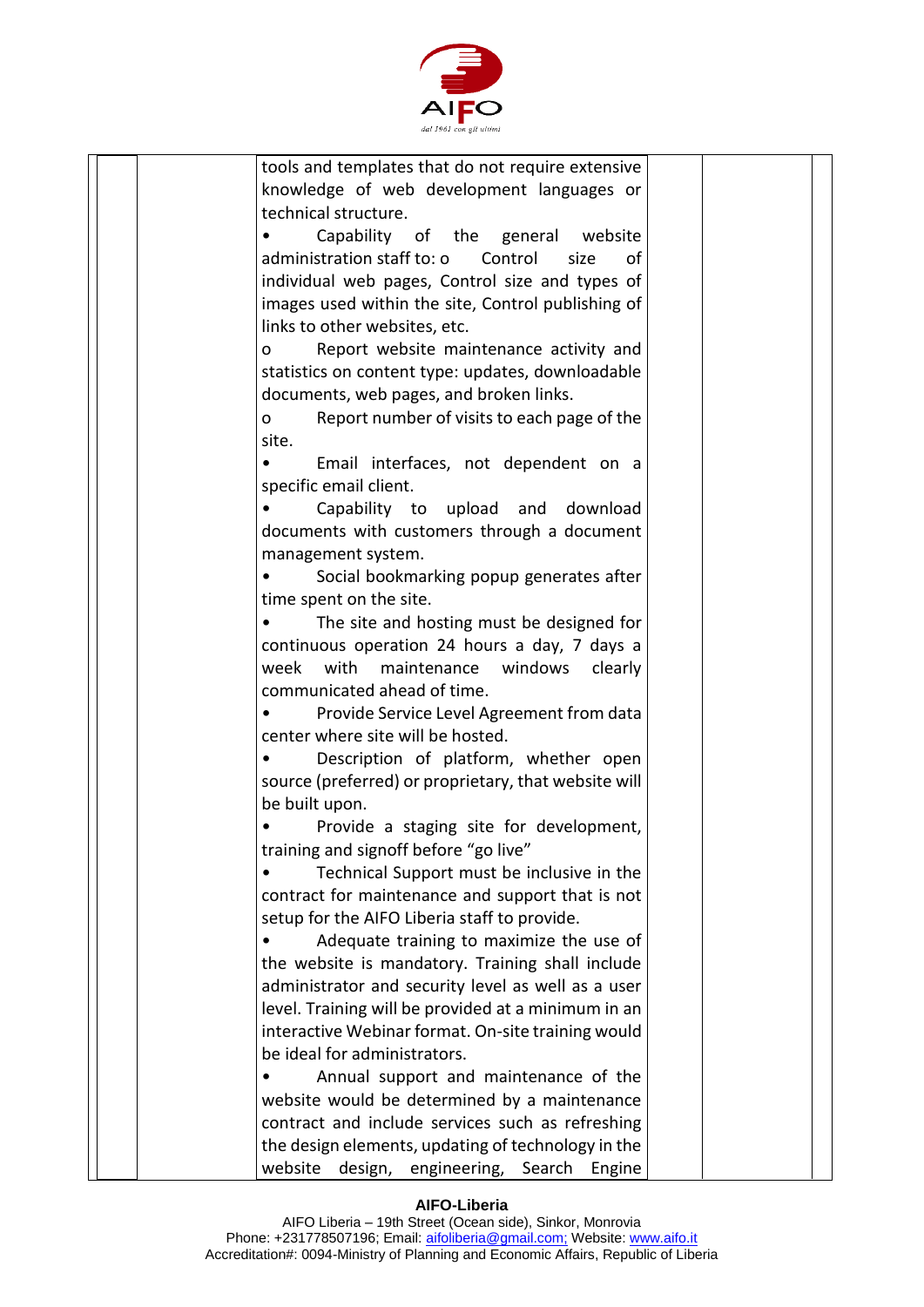

| Optimization (SEO) and other elements associated   |  |
|----------------------------------------------------|--|
| with the website.                                  |  |
| All linked documents should be in Portable         |  |
| Document Format (PDF), or in a format to provide   |  |
| ease of viewing, printing, and downloading, and in |  |
| alternate downloadable formats.                    |  |
| Include links for visitors to download any         |  |
| browser documents, such as Acrobat Reader, that    |  |
| is necessary to view information on the site.      |  |
| Ability to use current interactive and social      |  |
| networking mediums such as Facebook, Twitter,      |  |
| and RSS feeds, as well as flexibility to add these |  |
| types of features on the site.                     |  |
| Availability of<br>standard<br>or<br>custom        |  |
| programming to support audio, video and/or         |  |
| cinemograph integration. Information               |  |
| <b>Tracking and Google Analytics:</b>              |  |
| Implementation of tracking software to produce     |  |
| user defined site log reports. We need a tool to   |  |
| help us better understand and measure web          |  |
| visitors'<br>behavior<br>website<br>and<br>improve |  |
| performance and availability. Including:           |  |
|                                                    |  |
| Web traffic analysis                               |  |
| Path analysis                                      |  |
| Visitor trends                                     |  |
| Page views                                         |  |
| Entry pages                                        |  |
| Top pages                                          |  |
| Exit pages                                         |  |
| Page – length of stay                              |  |
| Technical analysis: browsers and platforms         |  |
|                                                    |  |
|                                                    |  |

## **Selection Requirements**

- Minimum of one (1) year of verifiable experience designing, hosting, developing websites
- Knowledgeable in Web 2.0 functionalities and beyond.
- Experienced in SEO standards proficient in UI design.
- Provide a company profile, length of time in business and core competencies.

• Include time frame for completion for evaluation. In addition, timeframes will be part of the contractual agreement; therefore, a realistic timeframe for completion is requested.